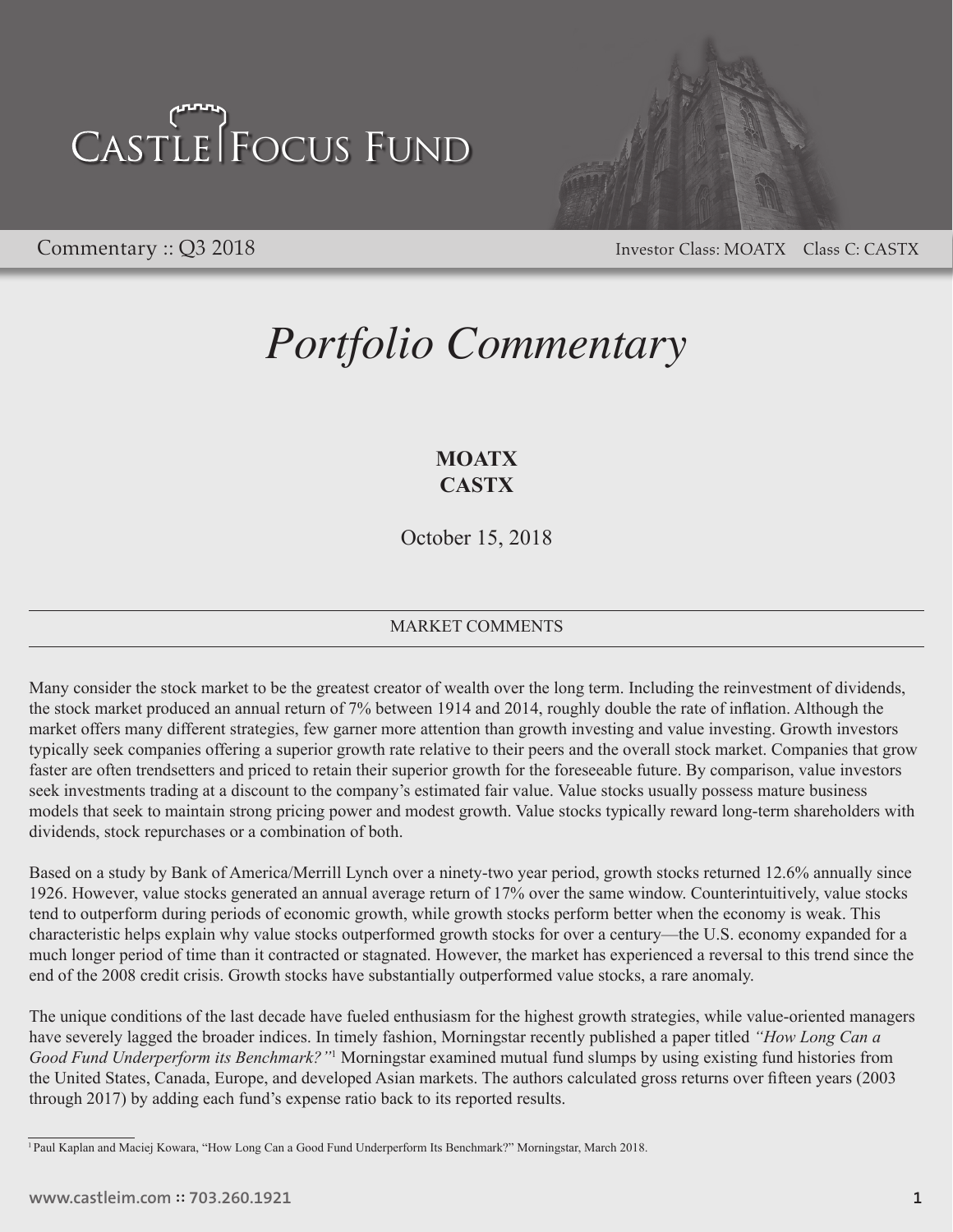# CASTLE FOCUS FUND



Commentary :: Q3 2018 Investor Class: MOATX Class C: CASTX

Of the 5,500 equity funds that qualified for the study, two thirds had higher returns over that fifteen-year period than did their costless benchmarks. An impressive showing but survivorship bias can impact the results, as several thousand funds that existed in 2003 disappeared before 2017 concluded. The true winning percentage was probably closer to 50%. Still, a meaningful number of funds outperformed their relevant indexes over a fifteen-year period.

The conclusions of the study are surprising, as strategies that outperformed trailed their benchmark for an average of nine to twelve years over the fifteen year investment horizon. Further, just as the winners suffered through periods when they looked like losers, so too did the losers often appear to be winners. On average, funds that trailed the indexes for the full fifteen years had eleven and twelve-year stretches of outperformance. The study concludes that the conventional performance-measurement periods (3-year, 5-year and 10-year) are far too short to determine management skill and *"Investors who believe they picked a good fund must show more patience than is commonly assumed."*

As value investors we choose the investing path that most closely fits our philosophy, as we remain price-sensitive and cognizant of risk. When taking the road less traveled we recognize that other paths often appear more attractive, but ultimately the intrinsic value of a stock - or index - is the financial gravity that has allowed value to outperform growth so dramatically over the last century. While today's popularity of passive investing drives the valuations of the indices and select growth stocks to record levels, we take comfort in the lessons of history that we are, yet again, avoiding another mania that will look obvious in hindsight.

As managers of client capital, we understand that performance numbers end the discussion. Given the unique market conditions of the last decade, many portfolio managers have generated strong near-term results by violating their own philosophy and "evolving" their investment process. In contrast, every notable investor we respect has achieved their long-term success through a strong faith in the values and principles at the heart of their process. These seasoned and highly successful investors have long recognized what the Morningstar study recently proved: a value-oriented, consistently-applied process will likely underperform more often than outperform – yet ultimately dominate over a complete market cycle. Remaining true to one's philosophy and process is not only the right path, it's ultimately the most profitable path.

With kind regards,

Robert J. Mark Portfolio Manager